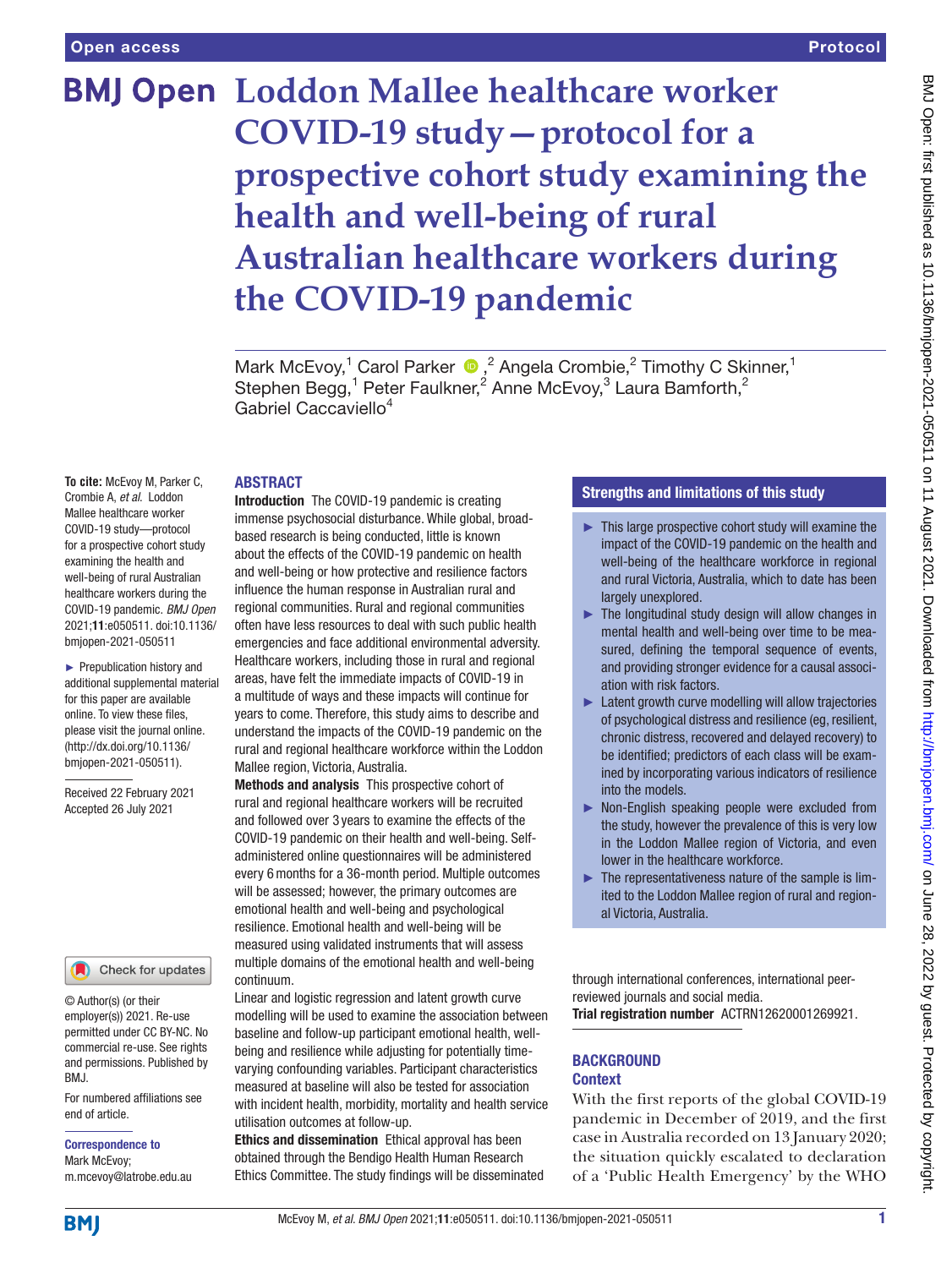on 30 January 2020.<sup>[1](#page-10-0)</sup> Every person has been impacted by COVID-19 in some way. This highly infectious virus exposed healthcare workers to unprecedented situations, enabling the potential for immediate and ongoing negative mental health effects and health-related behaviours. Healthcare workers both endured the severe lockdowns and social restrictions that took place around Australia to reduce transmission, and they also had to cope with the volume of infected cases and the risks to themselves and fear of transmitting the virus to their immediate family.<sup>[2](#page-10-1)</sup>

Within a 20-year span, there has been several viral epidemics of this level.<sup>[3](#page-10-2)</sup> Considering this and the magnitude of similar problems that arose across health services, including exposure concerns, worker fatigue and limited diagnostic tests globally<sup>4</sup> for each of these outbreaks, the scientific community needs to provide factual, clear and timely information to better manage and support health-care workers.<sup>[5](#page-10-4)</sup> Recent findings suggest that regardless of the volume of cases or deaths, healthcare workers are vulnerable to both physical and psychosocial harm from the COVID-19 pandemic. $\frac{6}{5}$ 

Although there are data on the impacts of the COVID-19 pandemic on healthcare workers from other countries that include metropolitan, regional and rural populations, $3^{7-11}$  there is a scarcity of data on regional and rural populations in Australia. To the best of the authors' knowledge, at the time of writing, three COVID-19-related healthcare worker studies have been published in Australia<sup>12–14</sup> and only one of these included healthcare workers from rural and regional communities. $^{13}$ Although the COVID-19 pandemic has impacted larger metropolitan health services they are often better equipped than the smaller rural and regional health services. They have a larger pool of experienced health professionals and resources with which to meet the shortterm and long-term pressures that challenge the healthcare system in times of intensified pressure such as the current COVID-19 crisis.

The lack of understanding of the effects of the COVID-19 pandemic on rural and regional healthcare workers and their communities is detrimental for the public health of these communities. Due to the relatively small population size of rural communities, the health service is often the largest employer and the workforce touch so many of the community directly through their family and personal contacts, thus the impact on healthcare workers has more direct impact on the community generally than is the case in metropolitan areas. As such a significant and vulnerable group of regional and rural healthcare workers, clinical and non-clinical are being neglected, thus calling for urgent targeted clinical and policy strategies for these extraordinary times.

#### **Rationale**

Like other pandemics and emerging disease outbreaks, COVID-19 is creating immense psychosocial disturbance. While global, broad-based research is being conducted, little is known about the effects of the COVID-19 pandemic

on health and well-being or how protective/resilience factors influence the human response in Australian rural and regional communities who often have less resources and face additional adversity in the form of drought and fire disasters.

This study presents a unique opportunity to conduct rigorous longitudinal analyses with an exclusively rural and regional focus. Longitudinal research of this type has rarely been undertaken in a historically underrepresented rural and regional population, within the Australian context. Therefore, this study aims to describe and understand the impacts of the COVID-19 pandemic on the healthcare workforce across multiple health services in rural and regional Victoria, Australia.

# STUDY AIMS

#### Research aims

This study aims to examine the impacts of the COVID-19 pandemic on the rural and regional healthcare workforce within the Loddon Mallee region, Victoria, Australia.

#### **Objectives**

- ► To use a longitudinal study design to explore and describe the health and well-being impacts of the COVID-19 pandemic among a large rural and regional healthcare worker cohort.
- ► To identify protective/resilience factors, at the individual, organisation and community level that predict better physical and mental health outcomes for healthcare workers. Evidence-based resilience interventions may then be implemented in the future to improve the workforce response to major disruptions such as the COVID-19 pandemic.
- ► Inform policy options to support rural and regional healthcare workers in responding to major disruptions such as the COVID-19 pandemic.

## METHODS AND ANALYSIS Study design

A prospective cohort of healthcare workers will be recruited and followed over 3years to examine the effects of the COVID-19 pandemic on the health and well-being of these workers.

#### **Setting**

The reference population for this study is rural and regional Australian healthcare workers. The source population will be healthcare workers within rural and regional Victoria. The sampling frame is healthcare workers currently working within the Loddon Mallee region. This includes all people who work in healthcare from participating health services within the Loddon Mallee region. The Loddon Mallee region was chosen for this study as it consists of a mix of large regional and smaller rural health services and has a broadly similar demographic profile to the rest of the Victorian rural and regional healthcare workforce in terms of age, gender and profession.<sup>15</sup> The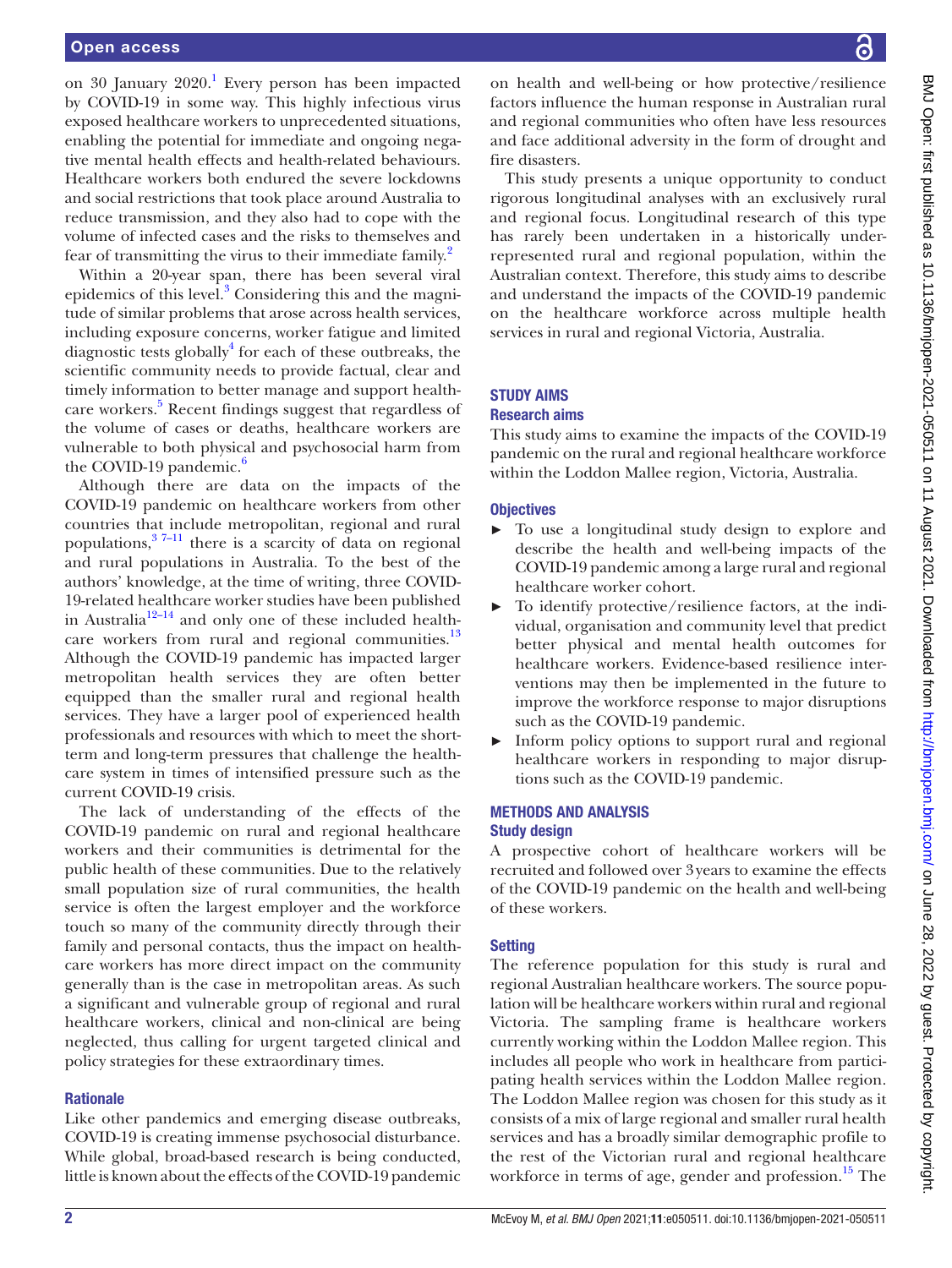

Sp Adobe Spark

<span id="page-2-0"></span>Figure 1 Location of the participating healthcare services and Modified Monash geographical classification overview within the Loddon Mallee region, Victoria, Australia.

Loddon Mallee region covers one quarter of the landmass of north central Victoria<sup>16</sup> and in 2019 had a population of 336  $270^{17}$  [\(figure](#page-2-0) 1). Of the towns comprising the Loddon Mallee region, 86% of postcodes are designated within the Modified Monash Model  $(MM)$ , <sup>[18](#page-10-11)</sup> 3–5 classifications with small rural towns (MM5) making up the majority of the region.

All healthcare workers will be invited to participate from 19 rural and regional health services, five community health centres and the Murray Primary Health Network (Murray PHN) with a combined workforce of 14511 people. The Murray PHN, covering an area of almost 100000 square kilometres in northern Victoria, works directly with primary healthcare providers including general practitioners and other health providers such as hospitals.<sup>[17](#page-10-10)</sup>

# Eligibility criteria

All eligible healthcare workers at each participating Loddon Mallee health service will be invited to participate in the study. Healthcare worker is defined as a person who is employed or volunteering as a health service provider or health management and support worker.

# Inclusion

- ► Age 18 or over
- ► Currently employed or volunteering as a health service provider or health management and support worker in a participating healthcare service in the Loddon Mallee region.

► Ability to provide informed consent

# Exclusion

- ► Inability to use electronic devices (required to complete the questionnaire)
- ► Non-English-speaking people.

# **RECRUITMENT**

# Data collection methods

The study commenced in November 2020 and data collection will continue until December 2023. An online selfadministered questionnaire will be conducted at baseline and every 6 months for a 36-month period. At 3, 9 and 15 months, a smaller questionnaire containing selected instruments will also be administered so that short-term changes in important mental health and well-being outcomes are not missed. A summary of the study outcomes, outcome measurement instruments and measurement timepoints is provided in [table](#page-3-0) 1. The baseline questionnaire is available as a [online supplemental file.](https://dx.doi.org/10.1136/bmjopen-2021-050511)

Potential study participants from the Loddon Mallee healthcare workforce will be identified from organisational staff email lists. One week prior to recruitment a general prenotification email will be sent to all staff members informing them that they will soon receive an invitation to participate in the study. This email will highlight the importance of the study and how the information will be used to help the workforce and to make changes to improve the response to future pandemics and disasters.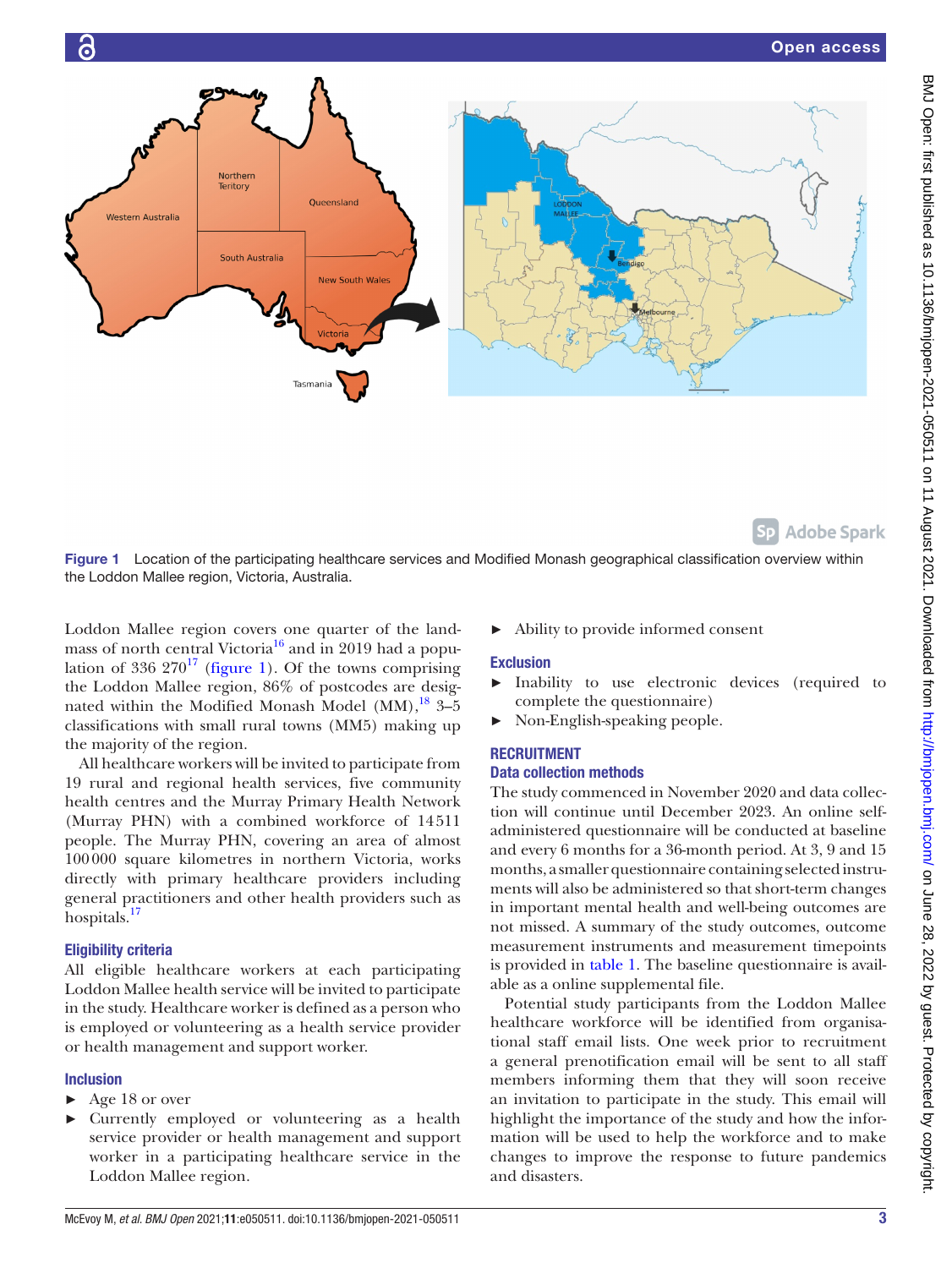<span id="page-3-0"></span>

|                                                         |                                                                                                                 |                                                          | <b>Study timepoint (months)</b> |   |   |   |    |    |    |    |    |  |
|---------------------------------------------------------|-----------------------------------------------------------------------------------------------------------------|----------------------------------------------------------|---------------------------------|---|---|---|----|----|----|----|----|--|
| <b>Outcome category</b>                                 | <b>Specific outcome</b>                                                                                         | <b>Outcome measuring instruments</b>                     | $\mathbf 0$                     | 3 | 6 | 9 | 12 | 15 | 18 | 24 | 30 |  |
| Mortality                                               | Linkage to National Death<br>Index (NDI)                                                                        | <b>NDI</b>                                               |                                 |   |   |   |    |    |    |    |    |  |
|                                                         | Disease-specific causes of<br>death                                                                             | Disease-specific cause of death<br>database              |                                 |   |   |   |    |    |    |    |    |  |
| Clinical and                                            | Morbidity (health diagnoses)                                                                                    | Data linkage                                             |                                 |   |   |   |    |    |    |    |    |  |
| physiological function                                  |                                                                                                                 | Self-report                                              |                                 |   |   |   |    |    |    |    |    |  |
|                                                         | Height and weight (for<br>calculating Body Mass Index)                                                          | Self-report (2-items)                                    |                                 |   |   |   |    |    |    |    |    |  |
|                                                         | Disease-specific symptoms<br>(eg, gut symptoms)                                                                 | Psychosomatic Symptom Checklist<br>$(17 - items)^{56}$   |                                 |   |   |   |    |    |    |    |    |  |
|                                                         | Medication use                                                                                                  | Health record linkage                                    |                                 |   |   |   |    |    |    |    |    |  |
|                                                         |                                                                                                                 | Self-report                                              |                                 |   |   |   |    |    |    |    |    |  |
|                                                         | Resting pulse                                                                                                   | Self-report (to be validated) (1-item)                   |                                 |   |   |   |    |    |    |    |    |  |
|                                                         | Blood pressure                                                                                                  | Self-report (to be validated) (1-item)                   |                                 |   |   |   |    |    |    |    |    |  |
|                                                         | Hearing                                                                                                         | Self-report (1-item)                                     |                                 |   |   |   |    |    |    |    |    |  |
|                                                         | Vision                                                                                                          | Self-report (1-item)                                     |                                 |   |   |   |    |    |    |    |    |  |
|                                                         | Screening                                                                                                       | Self-report (9-items)                                    |                                 |   |   |   |    |    |    |    |    |  |
|                                                         | Delayed or postponed<br>screening                                                                               | Self-report (1-item)                                     |                                 |   |   |   |    |    |    |    |    |  |
|                                                         | Contraception use                                                                                               | Self-report (1-item)                                     |                                 |   |   |   |    |    |    |    |    |  |
|                                                         | Hormone replacement use                                                                                         | Self-report (1-item)                                     |                                 |   |   |   |    |    |    |    |    |  |
|                                                         | Reproductive history                                                                                            | Self-report (7-items)                                    |                                 |   |   |   |    |    |    |    |    |  |
| Physical function<br>(separate to physical<br>activity) | Physical functioning/<br>functional living (eg, ADLs),<br>participation, satisfaction<br>with physical function | SF-12 Physical Component<br>Summary Score <sup>44</sup>  |                                 |   |   |   |    |    |    |    |    |  |
| Emotional health and<br>well-being                      | Well-being                                                                                                      | Personal Well-being Index<br>$(7 - items)^{37}$          |                                 |   |   |   |    |    |    |    |    |  |
|                                                         | Generalised anxiety                                                                                             | Generalised Anxiety Disorder-7<br>$(7$ -items) $38$      |                                 |   |   |   |    |    |    |    |    |  |
|                                                         | Fear                                                                                                            | Fear of COVID-19 Scale (10-items) <sup>39</sup>          |                                 |   |   |   |    |    |    |    |    |  |
|                                                         | Post-traumatic stress<br>disorder                                                                               | Impact of Events Scale-6 (IES-6)<br>$(6$ -items $)^{40}$ |                                 |   |   |   |    |    |    |    |    |  |
|                                                         | Depressive symptoms                                                                                             | <b>Patient Health Questionnaire</b><br>$(9$ -items) $41$ |                                 |   |   |   |    |    |    |    |    |  |
|                                                         | <b>Stress</b>                                                                                                   | Perceived Stress Scale (10-items) <sup>42</sup>          |                                 |   |   |   |    |    |    |    |    |  |

Suicide ideation Suicidal Behaviours Questionnaire-

Resilience Brief Resilience Scale (6-items)<sup>55</sup> Fatigue SF-12 Vitality Scale (1-item)<sup>44</sup> Hope The Adult State (Snyder) Hope

Self-efficacy General Self-efficacy Scale

Worry **Worry 2006** Penn State Worry Questionnaire<sup>[48](#page-11-7)</sup> Purpose Mental Health Continuum Short Form<sup>49</sup> Optimism Two items from Life Orientation

 Compassion Self-compassion Scale: Short Form  $(12 - item)^{66}$ 

Coping Brief COPE (28-items)<sup>47</sup>

Revised (4-items)<sup>43</sup>

Scale (6-items)<sup>[45](#page-11-4)</sup>

Test-Revised (2-items)<sup>50</sup>

 $(10$ -items) $46$ 

**Continued**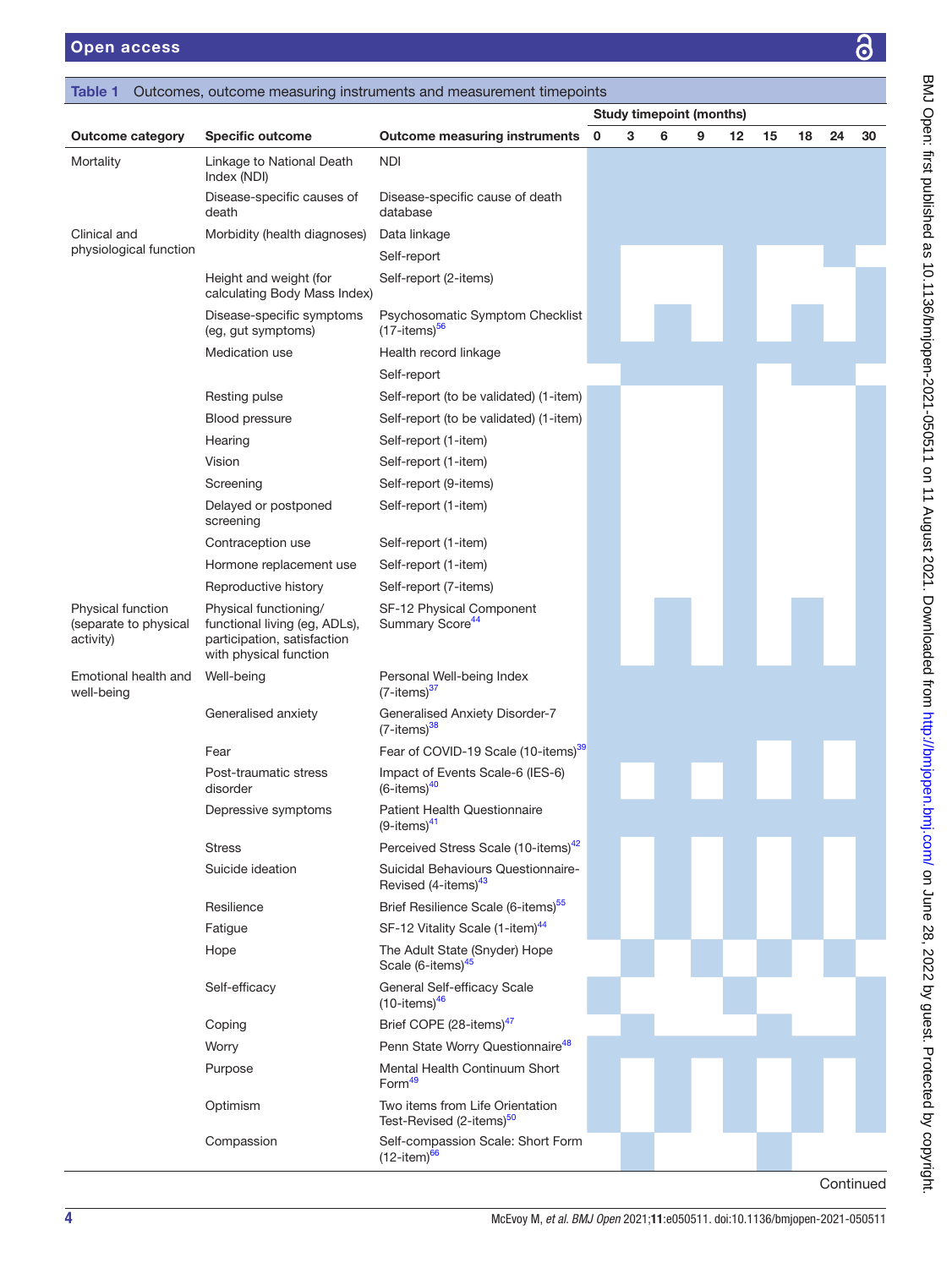|                                                                  |                                                    |                                                                                                                       | <b>Study timepoint (months)</b> |   |   |   |                   |    |    |           |    |
|------------------------------------------------------------------|----------------------------------------------------|-----------------------------------------------------------------------------------------------------------------------|---------------------------------|---|---|---|-------------------|----|----|-----------|----|
| <b>Outcome category</b>                                          | <b>Specific outcome</b>                            | <b>Outcome measuring instruments</b>                                                                                  | 0                               | 3 | 6 | 9 | $12 \overline{ }$ | 15 | 18 | 24        | 30 |
|                                                                  | Self-control and self-<br>management behaviour     | Self-control and Self-management<br>Behaviour Scale (16-item) <sup>67</sup>                                           |                                 |   |   |   |                   |    |    |           |    |
|                                                                  | Childhood trauma                                   | Childhood Trauma Questionnaire-<br>Short Form (13-items) <sup>52</sup>                                                |                                 |   |   |   |                   |    |    |           |    |
|                                                                  | Impact of events                                   | Impact of Life Events-IES-640                                                                                         |                                 |   |   |   |                   |    |    |           |    |
|                                                                  | <b>Mindfulness</b>                                 | <b>Mindfulness Attention Awareness</b><br>Scale (6-items) <sup>53</sup>                                               |                                 |   |   |   |                   |    |    |           |    |
|                                                                  | Family history of mental<br>disorder               | Self-report list for first-degree<br>relatives                                                                        |                                 |   |   |   |                   |    |    |           |    |
|                                                                  | Personality/temperament/<br>character              | Big 5 Inventory-Short form<br>$(30$ -items) $54$                                                                      |                                 |   |   |   |                   |    |    |           |    |
| Cognitive function                                               | Attention and executive<br>function                | Medical Outcomes Study (MOS)<br>(6-items cognition questions) <sup>68</sup>                                           |                                 |   |   |   |                   |    |    |           |    |
| Social function                                                  | Social support including<br>perceived availability | Duke Social Support Index<br>$(11 -$ items) <sup>69</sup>                                                             |                                 |   |   |   |                   |    |    |           |    |
|                                                                  | Social isolation and<br>loneliness                 | UCLA Loneliness Scale Version 3<br>$(3$ -items) $70$                                                                  |                                 |   |   |   |                   |    |    |           |    |
| Health-related quality<br>of Life                                | Quality of life measures                           | SF-12 (12-items) <sup>44</sup>                                                                                        |                                 |   |   |   |                   |    |    |           |    |
| Role function: work,<br>family, etc.                             | General role functioning                           | SF-12 (12-items) <sup>44</sup>                                                                                        |                                 |   |   |   |                   |    |    |           |    |
| Personal<br>circumstances                                        | Life events                                        | <b>Recent Life Events Questionnaire</b><br>$(12$ -items)                                                              |                                 |   |   |   |                   |    |    |           |    |
|                                                                  | <b>Perceived Control</b>                           | Life Control Scale <sup>51</sup>                                                                                      |                                 |   |   |   |                   |    |    |           |    |
|                                                                  | Positive aspects of staying<br>home                | Specific questions (eg, more time<br>with family, more time with hobbies,<br>etc.) (16-items)                         |                                 |   |   |   |                   |    |    |           |    |
| Lifestyle                                                        | Physical activity                                  | International Physical Activity<br>Questionnaire short form (7-items) <sup>71</sup>                                   |                                 |   |   |   |                   |    |    |           |    |
|                                                                  | Alcohol use/misuse                                 | Alcohol use disorders identification<br>test - C (AUDIT-C) alcohol use<br>disorders identification test <sup>72</sup> |                                 |   |   |   |                   |    |    |           |    |
|                                                                  | Smoking                                            | American Cancer Society questions<br>$(9$ -items) $^{73}$                                                             |                                 |   |   |   |                   |    |    |           |    |
|                                                                  | Sleep (duration and quality)<br>and insomnia       | Pittsburgh Sleep Quality Index<br>$(10$ -items) <sup>74</sup>                                                         |                                 |   |   |   |                   |    |    |           |    |
|                                                                  | Diet quality                                       | Short diet quality questions<br>$(14$ -items) <sup>75</sup>                                                           |                                 |   |   |   |                   |    |    |           |    |
|                                                                  | Supplement use                                     | Self-report (4-items)                                                                                                 |                                 |   |   |   |                   |    |    |           |    |
|                                                                  | Health promoting behaviour                         | Health-Promoting Lifestyle Profile II<br>$(52$ -items) <sup>76</sup>                                                  |                                 |   |   |   |                   |    |    |           |    |
|                                                                  | Lifestyle changes due to the<br>pandemic           | Specific questions (26-items)                                                                                         |                                 |   |   |   |                   |    |    |           |    |
| Family function                                                  | Family functioning                                 | General Functioning Index of the<br>McMaster Family Assessment<br>Device (6-items) <sup>77</sup>                      |                                 |   |   |   |                   |    |    |           |    |
| Health service<br>utilisation                                    | Specific services                                  | List of services (1-item)                                                                                             |                                 |   |   |   |                   |    |    |           |    |
| Sociodemographic                                                 | Education, income, housing,<br>etc.                | Specific questions (33-items)                                                                                         |                                 |   |   |   |                   |    |    |           |    |
| Economic/financial<br>(including ability to<br>manage on income) | Financial hardship                                 | Four questions in household,<br>sociodemographic and<br>neighbourhood section                                         |                                 |   |   |   |                   |    |    |           |    |
|                                                                  |                                                    |                                                                                                                       |                                 |   |   |   |                   |    |    | Continued |    |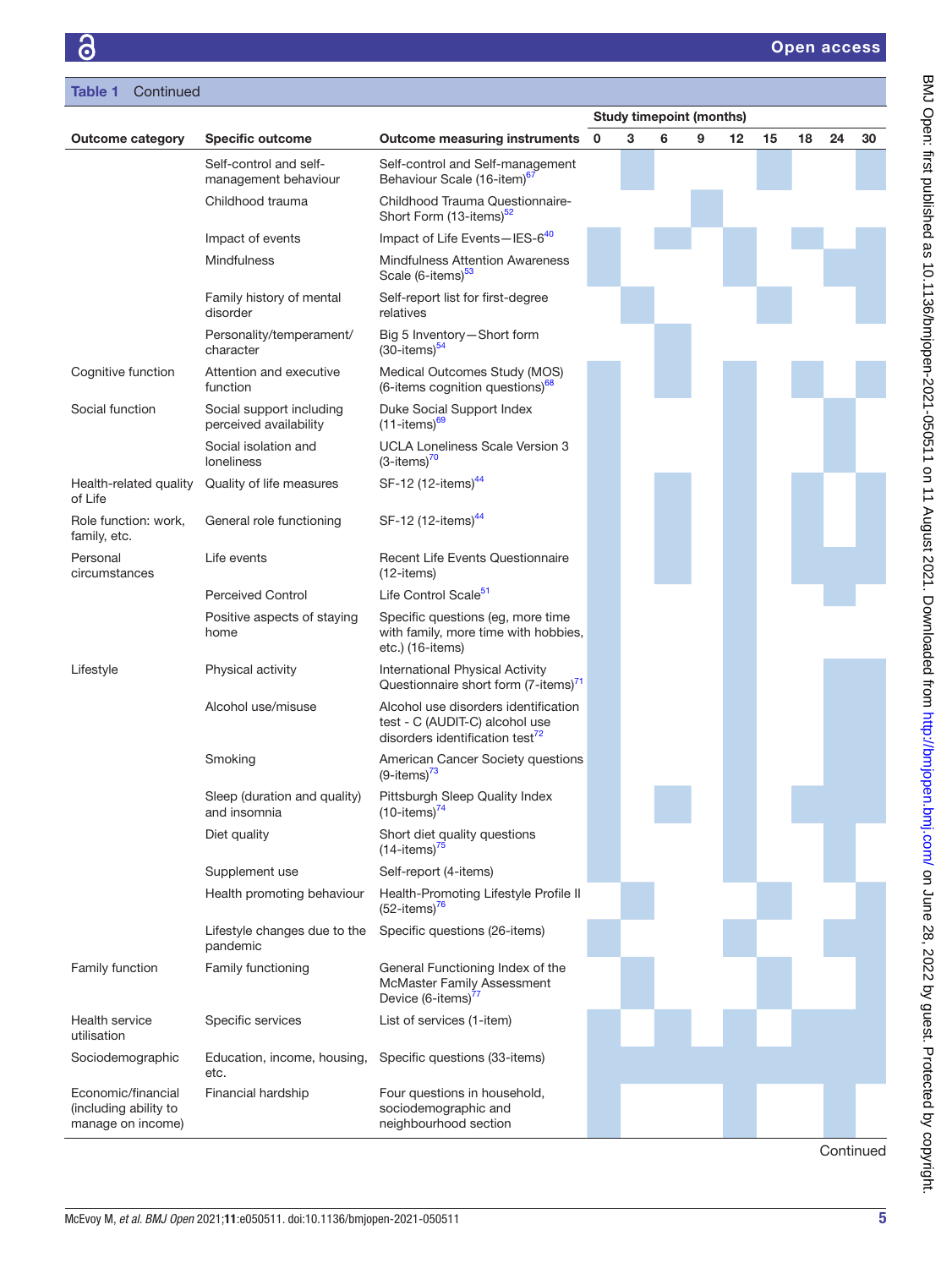#### Table 1 Continued

|                                                                        |                                                                                     |                                                                                        | <b>Study timepoint (months)</b> |   |   |   |    |    |    |    |    |
|------------------------------------------------------------------------|-------------------------------------------------------------------------------------|----------------------------------------------------------------------------------------|---------------------------------|---|---|---|----|----|----|----|----|
| <b>Outcome category</b>                                                | <b>Specific outcome</b>                                                             | <b>Outcome measuring instruments</b>                                                   | $\mathbf 0$                     | 3 | 6 | 9 | 12 | 15 | 18 | 24 | 30 |
| Outcome measures<br>related to the<br>psychological aspects<br>of work | <b>Stress</b>                                                                       | Job Stress Scale (13-items) <sup>78</sup>                                              |                                 |   |   |   |    |    |    |    |    |
|                                                                        | Satisfaction                                                                        | Satisfaction with Work Scale (6-<br>item) $^{79}$                                      |                                 |   |   |   |    |    |    |    |    |
|                                                                        | Well-being (work-related)                                                           | Work engagement: Utrecht Work<br>Engagement Scale (3-items) <sup>80</sup>              |                                 |   |   |   |    |    |    |    |    |
|                                                                        | <b>Burnout</b>                                                                      | Copenhagen Burnout Inventory <sup>81</sup>                                             |                                 |   |   |   |    |    |    |    |    |
| Outcome measures<br>related to the physical<br>aspects of work         | Physical capacity                                                                   | SF-12 Physical Component<br>Summary Score (5-items) <sup>44</sup>                      |                                 |   |   |   |    |    |    |    |    |
|                                                                        | Absenteeism, presenteeism<br>and attrition                                          | Job-stress-related presenteeism<br>$(6$ -items) $^{82}$                                |                                 |   |   |   |    |    |    |    |    |
|                                                                        |                                                                                     | HR record linkage                                                                      |                                 |   |   |   |    |    |    |    |    |
|                                                                        | Performance (productivity<br>and quality)                                           | The Conditions for Work<br><b>Effectiveness Questionnaire</b><br>$(19$ -items) $^{83}$ |                                 |   |   |   |    |    |    |    |    |
| Outcome measures<br>related to work status<br>and self-efficacy        | Occupational self-efficacy                                                          | Occupational Self-Efficacy Scale<br>$(6$ -items) $84$                                  |                                 |   |   |   |    |    |    |    |    |
| Organisational culture Organisational culture                          |                                                                                     | Use organisational aggregate data                                                      |                                 |   |   |   |    |    |    |    |    |
| Safety climate                                                         | Measures attitudes and<br>perceptions towards safety<br>at a specific point in time | The Multilevel Safety Climate Scale<br>$(16$ -items) $85$                              |                                 |   |   |   |    |    |    |    |    |
| Workplace<br>psychological safety                                      | Psychological safety                                                                | Psychologically safe workplace<br>questionnaire (7-items) <sup>86</sup>                |                                 |   |   |   |    |    |    |    |    |
| Health service quality<br>indicators                                   |                                                                                     | Use organisational data                                                                |                                 |   |   |   |    |    |    |    |    |
| Medical and<br>medication errors                                       |                                                                                     | Use organisational data                                                                |                                 |   |   |   |    |    |    |    |    |
| Workplace accidents                                                    |                                                                                     | Use organisational data                                                                |                                 |   |   |   |    |    |    |    |    |
| COVID training/<br>infection control and<br>resource prioritisation    |                                                                                     | Specific questions (26-items)                                                          |                                 |   |   |   |    |    |    |    |    |
|                                                                        | Social connectedness                                                                | Social Connectedness Index <sup>87</sup>                                               |                                 |   |   |   |    |    |    |    |    |
|                                                                        | Access and use of support<br>services                                               | Specific questions regarding access<br>and use of support services (1-item)            |                                 |   |   |   |    |    |    |    |    |
|                                                                        | Built environment                                                                   | <b>Environmental Distress Scale</b><br>$(6$ -items) $88$                               |                                 |   |   |   |    |    |    |    |    |
|                                                                        | Neighbourhood walkability                                                           | GIS-derived street connectivity                                                        |                                 |   |   |   |    |    |    |    |    |
|                                                                        | Neighbourhood cohesion                                                              | 3 questions in household,<br>sociodemographic and<br>neighbourhood section             |                                 |   |   |   |    |    |    |    |    |
|                                                                        | Neighbourhood<br>disadvantage                                                       | Socio-Economic Indices for Area                                                        |                                 |   |   |   |    |    |    |    |    |
|                                                                        | Geographic remoteness                                                               | Modified Monash Model (Rurality)<br>ARIA                                               |                                 |   |   |   |    |    |    |    |    |

ADLs, Activities of Daily Living; ARIA, Accessibility/Remoteness Index of Australia; GIS, Geographic Information System; HR, Human Resources; SF-12, Short Form-12.

#### Participant consent

One week after the prenotification email is delivered, all staff will be sent an email inviting them to participate in the study. The email will provide a link to access an online

questionnaire. Potential participants will be automatically directed to the study 'landing and eligibility page'. Those who are eligible will be automatically directed to the participant information and consent form (PICF). All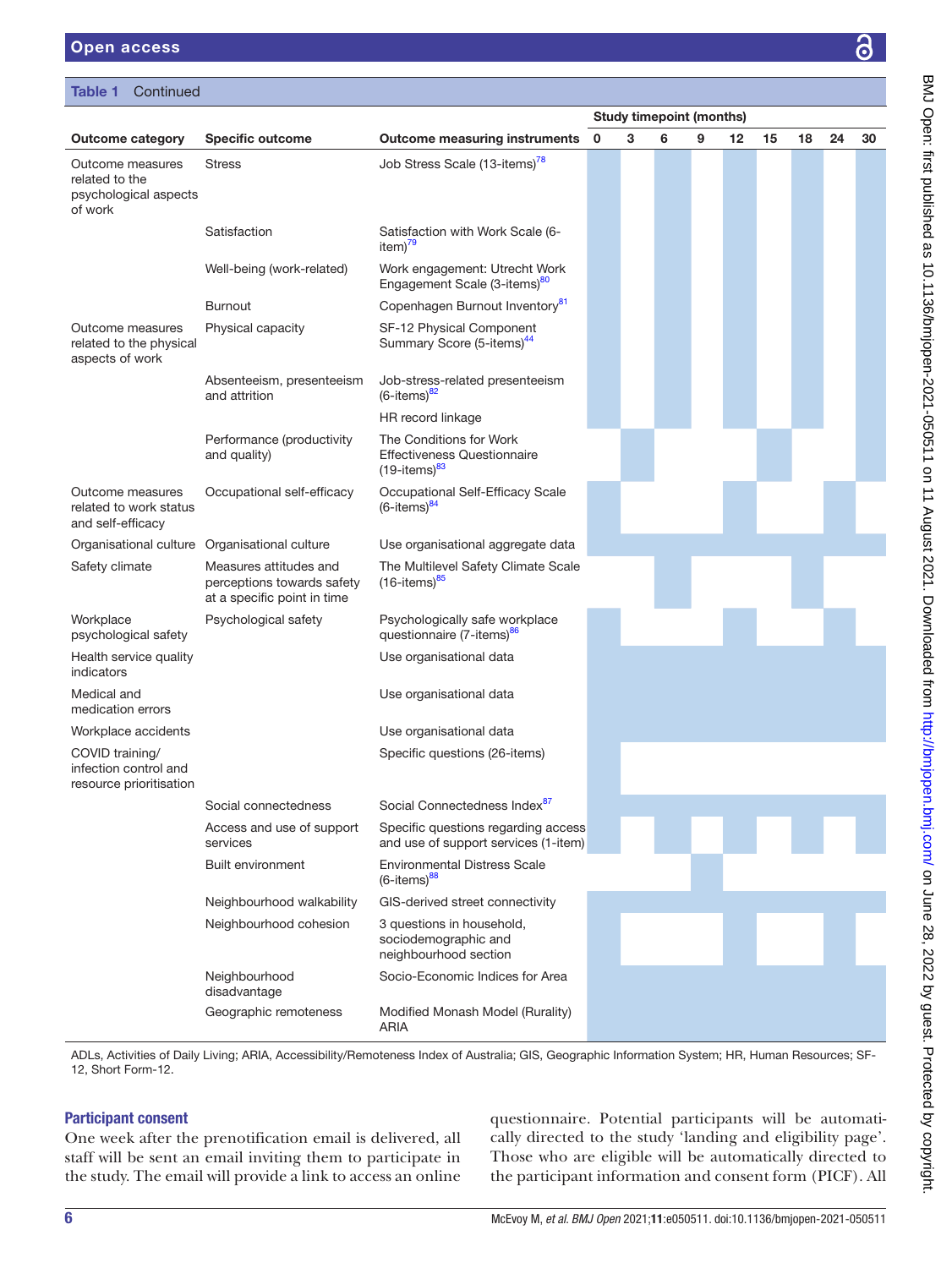BMJ Open: first published as 10.1136/bmjopen-2021-050511 on 11 August 2021. Downloaded from http://bmjopen.bmj.com/ on June 28, 2022 by guest. Protected by copyright. BMJ Open: first published as 10.1136/bmjopen-2021-050511 on 11 August 2021. Downloaded from <http://bmjopen.bmj.com/> on June 28, 2022 by guest. Protected by copyright.

potential participants will be informed of the purpose of the study, confidentiality, their rights and how the information provided will be used. Potential participants will be asked if they consent (yes or no). If consent is denied, these people will be thanked for their time and be asked to complete a short eight-item questionnaire asking about their reasons for declining and some demographic characteristics. This will allow the characteristics of the questionnaire responders to be compared with the nonresponders to determine if non-response bias is likely to be an issue for the study. Those that provide consent will be automatically directed to complete the questionnaire. Potential participants will be given the option of consenting to participate in:

- 1. The current research study (yes or no).
- 2. Future research studies that may or may not be related to the current study (yes or no).
- 3. Linking of their study information with Victorian and National Health databases (yes or no).

Potential participants who do not respond will be sent several reminder emails. Each reminder email will include a link to the PICF and questionnaire. Those who initially provide consent but do not submit the completed questionnaire will also receive reminder emails as described above. There will be an ability for participants to save their questionnaire if it has not been completed and return to complete it later. Each follow-up questionnaire will be

conducted in the same way as the baseline questionnaire with reminder emails also being sent to those who initially do not reply to the follow-up questionnaire. A summary of this recruitment strategy is outlined in [figure](#page-6-0) 2.

#### Follow-up assessments

Follow-up will be conducted two ways—using selfadministered online questionnaires and through record linkage to Victorian and National Health administration databases. Except for outcomes that do not usually change over time (eg, personality type), all follow-up questionnaires will readminister the same outcome measuring instruments used at baseline at regular intervals during follow-up so that change in important outcomes can be measured.

To reduce loss to follow-up, study participants will be offered an incentive at each follow-up timepoint in the form of a random draw to win a grocery voucher. A fridge magnet will also be provided to each participant as a reminder that they are a valued study participant. So that we are able to maintain contact with participants, the fridge magnet will also remind participants to contact the study team if they change their contact details. Participants will also be sent a newsletter every 6months as a way of regularly engaging with participants, and as a means of updating them on important study developments and findings.



<span id="page-6-0"></span>Figure 2 Graphical representation of the Loddon Mallee healthcare COVID-19 study recruitment strategy.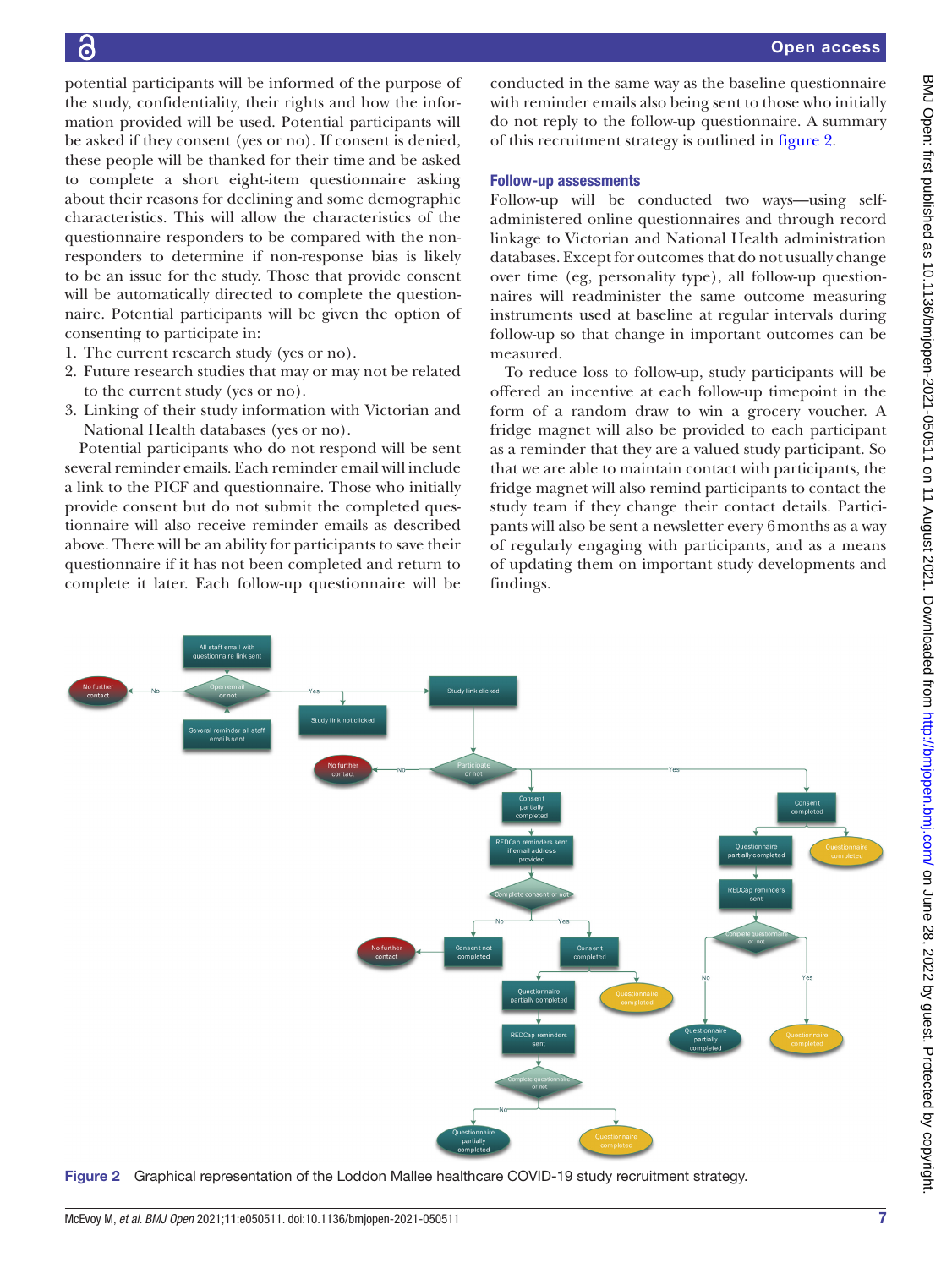Record linkage will be used to virtually follow the cohort over time to identify outcomes such as mortality, morbidity, hospital admissions, medication use and health service utilisation. With consent, questionnaire data will be linked with health administration databases including: Victorian Emergency Minimum Dataset, <sup>19</sup>Victorian Admitted Episodes Dataset,<sup>20</sup> Victorian Integrated Non-Admitted Health, $21$  Mental Health, $22$  Mental Health Community Support Services,<sup>23</sup> Victorian Cancer Registry,  $24$  Victorian Death Index,  $25$  Elective Surgery Information System,[26](#page-10-25) Medical Radiation—Victorian Radiotherapy Minimum Dataset, $27$  Cause of Death Unit Record File,<sup>28</sup> Australian Cancer Database,<sup>[29](#page-10-28)</sup> Medicare Benefits Schedule,<sup>30</sup> Pharmaceutical Benefits Schedule<sup>31</sup> and National Death Index.<sup>[32](#page-10-31)</sup>

#### **Outcomes**

This study will serve as a platform for answering a myriad of research questions related to the effects of the COVID-19 pandemic on the health and well-being of the Victorian rural and regional healthcare workforce. Therefore, the study will examine multiple outcomes across the health and well-being continuum. There is no established 'core outcome set' (COS) for examining health and well-being of healthcare workers. COSs are important to ensure that research across populations is standardised to allow valid comparisons of study findings to be made. As such, an outcome taxonomy was created based on the WHO International Classification of Functioning, Disability and Health<sup>33</sup> and Williamson and Clarke taxonomies<sup>34</sup> and constructed according to standards developed by the Core Outcome Measures in Effectiveness Trials initiative.<sup>35</sup> These provide a framework to ensure that all important outcomes across the health and well-being continuum are measured, and informed the decision-making regarding the choice of outcome measurement instruments used in this study.

Study outcomes were categorised at an individual, organisation and community levels. At the individual level, outcomes consist of mortality, morbidity, clinical and physiological function, physical function, emotional health and well-being, cognitive function, social function, health-related quality of life, role function, personal circumstances, lifestyle, family function, and health service utilisation.

At an organisational level, outcomes include those related to the psychological aspects of work, physical aspects of work, work status and self-efficacy, safety climate, workplace psychological safety, health service quality indicators, COVID-19 training/infection control, and resource prioritisation.

At the community level, outcomes consist of access and use of support services, built environment, neighbourhood walkability, neighbourhood cohesion, neighbourhood disadvantage, and geographic remoteness.

The study outcomes and outcome measuring instruments are described in [table](#page-3-0) 1.

Although there are multiple study outcomes, the primary outcomes are emotional health and well-being and psychological resilience. The emotional health and wellbeing of healthcare workers will be measured at baseline and follow-up using self-administered online questionnaires. Emotional health and well-being will be measured using self-reported validated measures of well-being, generalised anxiety, fear of COVID-19, post-traumatic stress disorder, depressive symptoms, psychological stress, suicide ideation, resilience, mental fatigue, hope, selfefficacy, coping, worry, happiness, purpose, optimism, perceived control over life, childhood trauma, impact of life events, mindfulness, family history of mental disorder, and personality type. Secondary outcomes Secondary outcomes include mortality, morbidity, selfreported clinical and physiological function, physical function, cognitive function, social function, healthrelated quality of life, role function, personal circumstances, lifestyle, family function, health service utilisation, as well as organisational and community outcomes and these will be measured at baseline and follow-up using self-administered online questionnaires.

#### Outcome measurement instruments

Primary outcomes

The health and well-being outcomes will be measured at baseline and follow-up using validated instruments. The choice of outcome measurement instruments was determined using:

- ► Detailed review of existing literature focused on the study population in the context of previous pandemics and disasters.
- Evidence from published systematic reviews of outcome measuring instruments for each outcome.
- ► Consensus-based Standards for the selection of health Measurement Instruments database.<sup>36</sup>
- ► Evidence of superior psychometric properties and acceptability within the target population.
- Consultation with discipline-specific outcome experts.
- Discussion with lead researchers who have also developed COVID-19 research studies in healthcare workers.
- ► Consensus agreement between the study investigator team and the study scientific steering committee.

Given that there are many outcome measurement instruments, what follows is a summary of the instruments used to measure the primary outcomes—emotional health and well-being, and resilience. Emotional health and well-being will be measured using the following vali-dated instruments: Personal Well-being Index-Adult, <sup>[37](#page-10-12)</sup> Generalised Anxiety Disorder-7,<sup>38</sup> Fear of COVID-19 Scale,  $39$  Impact of Events Scale-6,  $40$  Patient Health Questionnaire,<sup>41</sup> Perceived Stress Scale,<sup>42</sup> Suicidal Behaviours Questionnaire-Revised, $43$  Short Form-12 (SF-12), $44$ Adult State (Snyder) Hope Scale,<sup>45</sup> General Self Efficacy Scale,<sup>46</sup> Brief COPE,<sup>47</sup> Penn State Worry Scale,<sup>48</sup> Mental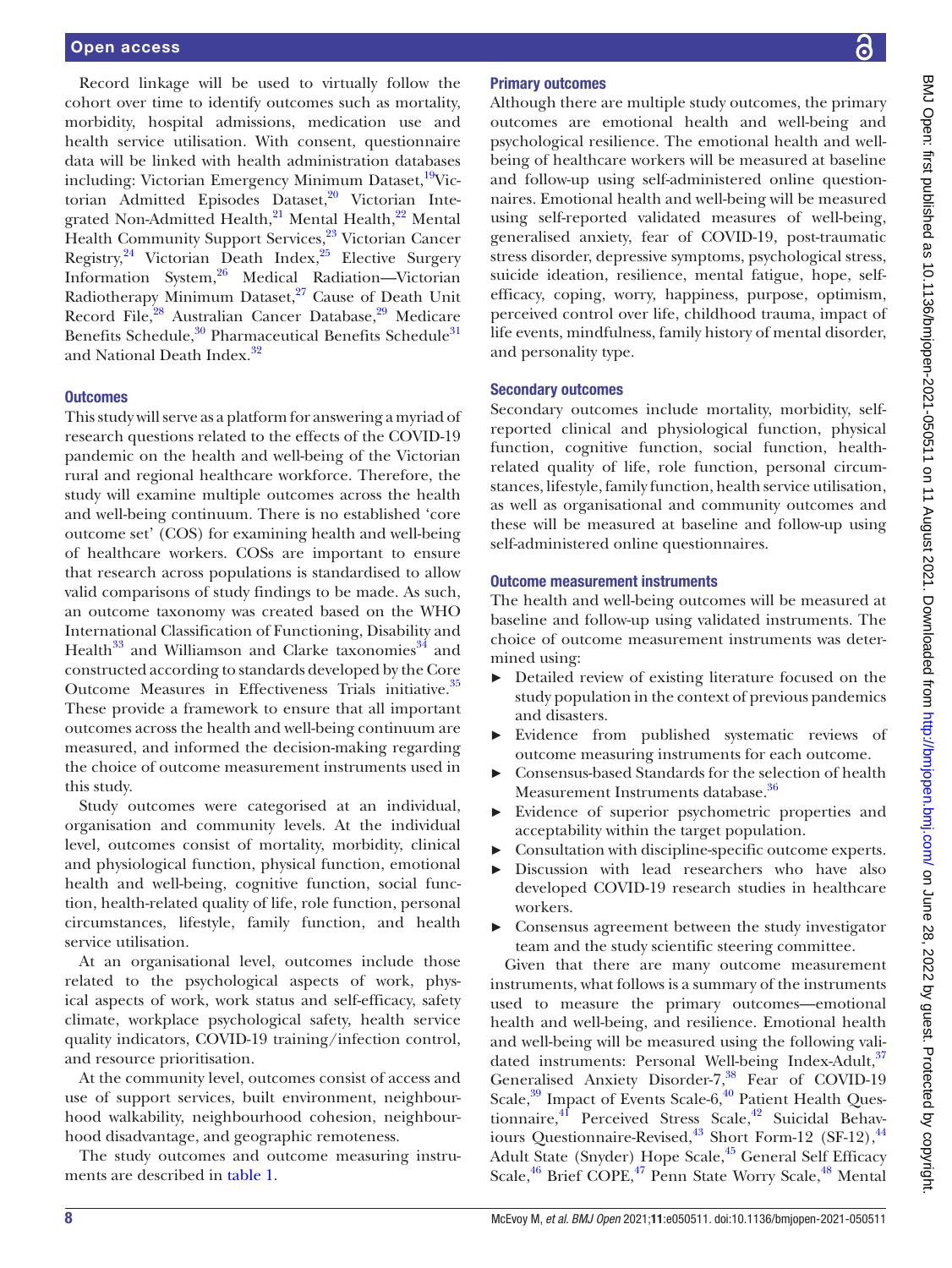BMJ Open: first published as 10.1136/bmijopen-2021-050511 on 11 August 2021. Downloaded from http://bmjopen.bmj.com/ on June 28, 2022 by guest. Protected by copyright BMJ Open: first published as 10.1136/bmjopen-2021-050511 on 11 August 2021. Downloaded from <http://bmjopen.bmj.com/> on June 28, 2022 by guest. Protected by copyright.

Health Continuum Short Form,<sup>49</sup> Life Orientation Test-Revised, $50$  Perceived Control Scale, $51$  Childhood Trauma Questionnaire-Short Form, $52$  Mindfulness Attention Awareness Scale<sup>[53](#page-11-13)</sup> and Big 5 Inventory-Short Form.<sup>54</sup>

Resilience will be measured at baseline and follow-up in two ways—the validated Brief Resilience Scale<sup>55</sup> and examining health states/outcomes considered to be markers of resilience (ie, healthy lifestyle behaviours, absence of morbidity, absence of psychological distress, etc.).

#### Sociodemographic variables

Sociodemographic variables include age, gender, education, marital status, household income, type of housing, number of people in household, postcode and number of dependents.

#### Clinical and physiological variables

Self-reported clinical, anthropometric and physiological variables include height, weight, resting pulse, systolic and diastolic blood pressure, somatic complaints, $56$  medical and surgical history, hearing, vision, presymptomatic screening, nutritional supplement use, age at menarche, age at menopause, number of pregnancies, age at each pregnancy, breastfeeding history, use of oral contraceptives and use of hormone replacement therapy.

#### Lifestyle and lifestyle change variables

Self-reported lifestyle behaviour variables include dietary consumption, physical activity, smoking tobacco, alcohol consumption, and sleep duration and quality.

Self-reported change in lifestyle behaviours due to the COVID-19 pandemic include change in diet, change in physical activity (time and intensity), change in sitting time, change in the frequency of meals/snacking, and change in sleep duration and quality.

#### Employment background and work situation

Occupational variables include employment status, type of healthcare setting and department/service, type of profession, number of years in profession, and absenteeism.

#### COVID-19 pandemic-specific variables relating to the workplace

Occupational variables assessing the impacts of the COVID-19 pandemic in the workplace include primary place of work during the pandemic, workplace redeployment, pandemic preparedness, COVID-19 infection control training, access and appropriate use of personal protective equipment (PPE), confidence in PPE training and contact with COVID-19 patients.

#### COVID-19 pandemic-specific variables relating to individual health and well-being

Variables assessing the impacts of the COVID-19 on the health and well-being of healthcare workers include impact of the pandemic of everyday life, COVID-19 testing history and status, hospitalisation due to COVID-19, quarantine due to COVID-19, fear of contracting

and transmitting COVID-19, effects of the pandemic on socialisation and travel, effects of the pandemic on relationships, effects of the pandemic on safety behaviours, and self-rated overall health during the pandemic.

#### Potential positive experiences encountered during the COVID-19 lockdown

Participants will be asked to reflect on any potential positive experiences that they may have encountered during the COVID-19 pandemic and lockdown. These variables include increased time spent with family, less workplace stress due to working at home, positive changes in relationships, more time to complete household projects, more time for hobbies, learning new skills, saving money and a new-found sense of gratitude for the freedoms that may have previously been taken for granted.

#### Confounding variables

As there are several research questions under investigation, the choice of confounding variables will depend on the research question under investigation and the potential causal relationship between the exposure and the outcome. Potential confounding variables include personal characteristics, organisational factors, social and personal lifestyle factors and community factors. Directed Acyclic Graphs<sup>[57](#page-11-37)</sup> will be used to determine potential confounders based on the traditional definition of a confounder. $58$  For the primary aim of this study, the following potentially confounding variables will be considered in the analysis: sociodemographic factors (age, sex, marital status, income and education), family history of mental disorders, alcohol intake, tobacco smoking, physical activity, diet quality, sleep duration/quality, adverse life events, comorbidity, social support, and community neighbourhood social and ecological characteristics.

#### Patient and public involvement

There are no patients involved in this study. The participants were healthcare workers. Healthcare workers, as members of the study population were involved in the design and management of the study. We received input from healthcare workers who worked in the participating health services and associated organisations in the design of the study materials and management oversight through membership of the scientific steering committee. The burden on the study participants was assessed by administering the baseline questionnaire to a small group of healthcare workers who provided feedback on questionnaire length and impacts of specific questions.

We intend to disseminate the main findings to study participants and will seek their involvement in the development of an appropriate method of dissemination.

#### Sample size

Given that there are multiple study outcomes and no single hypothesis, the sample size for this study was determined based on a range of baseline exposure prevalence and outcome prevalence or incidence. Given a sample size of 4000 participants with statistical power of 80% and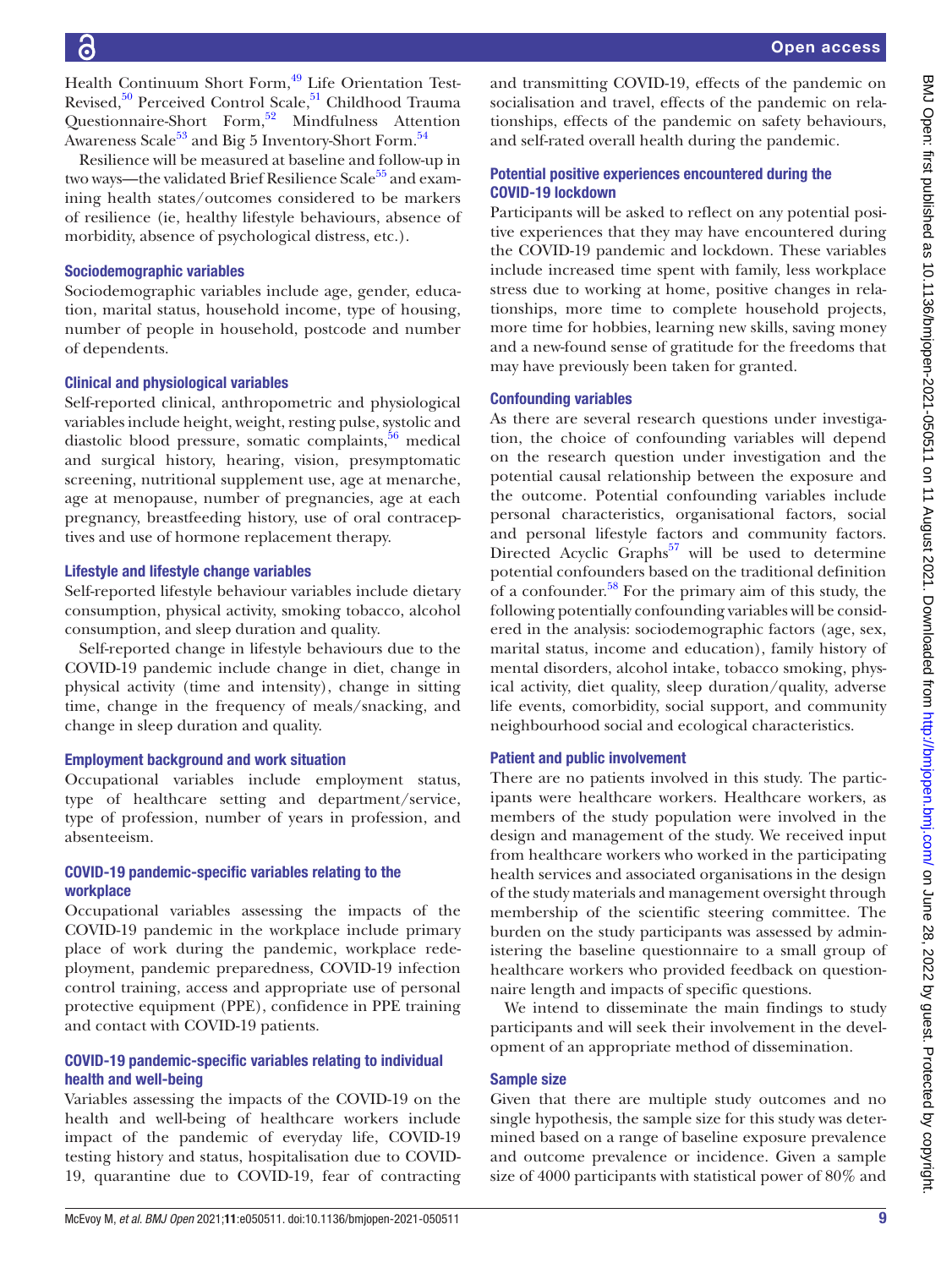significance of level of 5%, the minimal detectable effects for a range of baseline exposures and outcome prevalence vary between 1.2 and 2.1. With the same sample size and level of statistical significance, the minimal detectable effects for a range of baseline exposure prevalence and outcome incidence vary between 1.2 and 2.5. This is based on a range of outcome incidence over 3years for those aged 18–65 years.

#### Statistical analysis plan

Baseline descriptive characteristics of the sample will be described. Linear and logistic regression will be used to examine the association between participant characteristics measured at baseline with emotional health and well-being and resilience while adjusting for potentially confounding variables.

Participant characteristics measured at baseline will also be tested for association with incident health/disease/ mortality/health service utilisation outcomes at follow-up. Cox proportional hazard regression models will be used to investigate the association of baseline measures with each outcome at follow-up while adjusting for potential time-varying confounding variables.<sup>5</sup>

Latent growth curve modelling $60$  will be used to identify trajectories of psychological distress and resilience (eg, resilient, chronic distress, recovered and delayed recovery). Predictors and indicators of each class will then be examined by incorporating various indicators of resilience into the models. Missing data will be handled using best practice multiple imputation methodology. $61$ 

We agree that loss to follow-up can be expected in any cohort study. To reduce loss to follow-up, study participants will be offered an incentive at each follow-up timepoint in the form of a random draw to win a grocery voucher. A fridge magnet will also be provided to each participant as a reminder that are a valued study participant. The fridge magnet will also remind participants to contact the study team if they change their contact details. Participants will also be sent a newsletter every 6 months as a way of regularly engaging with participants and as a means of updating them on important study developments and findings.

Depending on the research question, loss to follow-up will be addressed using linear mixed models under the assumption of an immortal cohort with data missing at random. However, this is not appropriate if the data is missing not at random (MNAR). Therefore, a sensitivity analysis will be performed based on the assumption that data could be MNAR. In this case, a linear-increment model or joint modelling of longitudinal outcomes and time to death will be used. Under the assumption of a mortal cohort, inverse probability weighting or multiple imputation will be used. $62$ 

#### Data management, storage and security

An online REDCap database will store collected data.<sup>[63 64](#page-11-43)</sup> This database will be managed by an independent data manager. Study data will be kept securely on password

protected computers at Bendigo Health and only the research team will know the password. Only the data manager will have access to a file with identifiable data. All data will be linked via an ID code. Linked data will be stored in a specific secure unified research environment developed by the Sax Institute<sup>65</sup> as required by the Australian Institute of Health and Welfare and the Department of Health and Human Services.

#### ETHICS AND DISSEMINATION Ethics approval

Ethics approval has been granted by the Bendigo Health (Review Reference LNR/20/BH/68671), La Trobe University (Reference 68671) and St John of God Healthcare (Reference 1746) Human Research Ethics Committees.

#### **Dissemination**

The study findings will be disseminated through international conferences, international peer-reviewed journals and social media.

#### Protocol

This study protocol is registered as a prospective cohort study on the Australian New Zealand Clinical Trials Registry (ANZCTR).

#### Author affiliations

<sup>1</sup>Rural Health School, La Trobe University, Bendigo, Victoria, Australia <sup>2</sup>Research and Innovation, Bendigo Health, Bendigo, Victoria, Australia <sup>3</sup> Executive Office, Kyabram District Health Service, Kyabram, Victoria, Australia 4 Staff Development, Swan Hill District Health, Swan Hill, Victoria, Australia

Acknowledgements The authors would like to thank participating Loddon Mallee healthcare workers and volunteers for their support of this study. The authors thank the members of the Study Scientific Steering Committee who provided guidance and support for this study.

Contributors AC and MM initially designed the study with input from PF and AM. MM coordinated study set-up and finalisation of study questionnaire with CP, LB and GC. All authors (MM, AC, CP, LB, GC, PF, AM, SB and TS) contributed to questionnaire development and final study design in addition to editing and critiquing the final manuscript for intellectual content.

Funding This work was supported by COVID-19 Research grant provided by the Victoria Government Department of Jobs, Precincts and Regions.

Map disclaimer The inclusion of any map (including the depiction of any boundaries therein), or of any geographic or locational reference, does not imply the expression of any opinion whatsoever on the part of BMJ concerning the legal status of any country, territory, jurisdiction or area or of its authorities. Any such expression remains solely that of the relevant source and is not endorsed by BMJ. Maps are provided without any warranty of any kind, either express or implied.

Competing interests None declared.

Patient consent for publication Not required.

Provenance and peer review Not commissioned; externally peer reviewed.

Supplemental material This content has been supplied by the author(s). It has not been vetted by BMJ Publishing Group Limited (BMJ) and may not have been peer-reviewed. Any opinions or recommendations discussed are solely those of the author(s) and are not endorsed by BMJ. BMJ disclaims all liability and responsibility arising from any reliance placed on the content. Where the content includes any translated material, BMJ does not warrant the accuracy and reliability of the translations (including but not limited to local regulations, clinical guidelines, terminology, drug names and drug dosages), and is not responsible for any error and/or omissions arising from translation and adaptation or otherwise.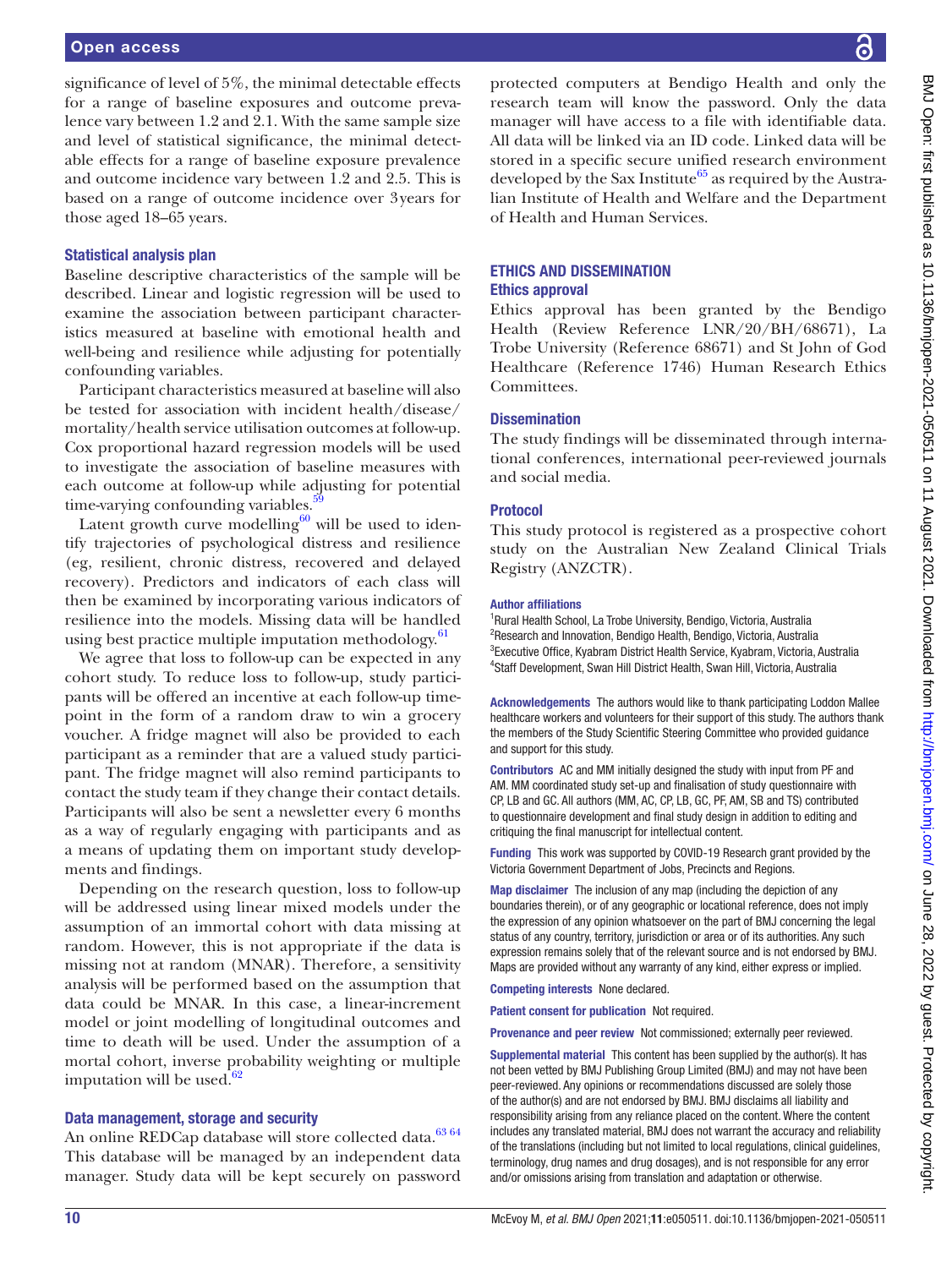Open access This is an open access article distributed in accordance with the Creative Commons Attribution Non Commercial (CC BY-NC 4.0) license, which permits others to distribute, remix, adapt, build upon this work non-commercially, and license their derivative works on different terms, provided the original work is properly cited, appropriate credit is given, any changes made indicated, and the use is non-commercial. See: <http://creativecommons.org/licenses/by-nc/4.0/>.

#### ORCID iD

Carol Parker <http://orcid.org/0000-0002-0331-8351>

#### REFERENCES

- <span id="page-10-0"></span>1 Sohrabi C, Alsafi Z, O'Neill N, *et al*. World Health organization declares global emergency: a review of the 2019 novel coronavirus (COVID-19). *[Int J Surg](http://dx.doi.org/10.1016/j.ijsu.2020.02.034)* 2020;76:71–6.
- <span id="page-10-1"></span>2 Neill E, Meyer D, Toh WL, *et al*. Alcohol use in Australia during the early days of the COVID-19 pandemic: initial results from the COLLATE project. *[Psychiatry Clin Neurosci](http://dx.doi.org/10.1111/pcn.13099)* 2020;74:542–9.
- <span id="page-10-2"></span>3 Kisely S, Warren N, McMahon L, *et al*. Occurrence, prevention, and management of the psychological effects of emerging virus outbreaks on healthcare workers: rapid review and meta-analysis. *[BMJ](http://dx.doi.org/10.1136/bmj.m1642)* 2020;369:m1642.
- <span id="page-10-3"></span>4 Buising KL, Williamson D, Cowie BC, *et al*. A hospital-wide response to multiple outbreaks of COVID-19 in health care workers: lessons learned from the field. *[Med J Aust](http://dx.doi.org/10.5694/mja2.50850)* 2021;214:101-104.e1.
- <span id="page-10-4"></span>5 Casigliani V, De Nard F, De Vita E, *et al*. Too much information, too little evidence: is waste in research fuelling the covid-19 infodemic? *[BMJ](http://dx.doi.org/10.1136/bmj.m2672)* 2020;370:m2672.
- <span id="page-10-5"></span>6 Chew QH, Wei KC, Vasoo S, *et al*. Narrative synthesis of psychological and coping responses towards emerging infectious disease outbreaks in the general population: practical considerations for the COVID-19 pandemic. *[Singapore Med J](http://dx.doi.org/10.11622/smedj.2020046)* 2020;61:350–6.
- 7 Marvaldi M, Mallet J, Dubertret C, *et al*. Anxiety, depression, traumarelated, and sleep disorders among healthcare workers during the COVID-19 pandemic: a systematic review and meta-analysis. *[Neurosci Biobehav Rev](http://dx.doi.org/10.1016/j.neubiorev.2021.03.024)* 2021;126:252–64.
- 8 Lai J, Ma S, Wang Y, *et al*. Factors associated with mental health outcomes among health care workers exposed to coronavirus disease 2019. *[JAMA Netw Open](http://dx.doi.org/10.1001/jamanetworkopen.2020.3976)* 2020;3:e203976.
- 9 De Kock JH, Latham HA, Leslie SJ, *et al*. A rapid review of the impact of COVID-19 on the mental health of healthcare workers: implications for supporting psychological well-being. *[BMC Public](http://dx.doi.org/10.1186/s12889-020-10070-3)  [Health](http://dx.doi.org/10.1186/s12889-020-10070-3)* 2021;21:104.
- 10 Gilleen J, Santaolalla A, Valdearenas L, *et al*. Impact of the COVID-19 pandemic on the mental health and well-being of UK healthcare workers. *[BJPsych Open](http://dx.doi.org/10.1192/bjo.2021.42)* 2021;7:1–12.
- 11 Hao Q, Wang D, Xie M, *et al*. Prevalence and risk factors of mental health problems among healthcare workers during the COVID-19 pandemic: a systematic review and meta-analysis. *[Front Psychiatry](http://dx.doi.org/10.3389/fpsyt.2021.567381)* 2021;12:567381.
- <span id="page-10-6"></span>12 Holton S, Wynter K, Trueman M, *et al*. Psychological well-being of Australian hospital clinical staff during the COVID-19 pandemic. *[Aust](http://dx.doi.org/10.1071/AH20203)  [Health Rev](http://dx.doi.org/10.1071/AH20203)* 2021;45:297–305.
- <span id="page-10-7"></span>13 Toh WL, Meyer D, Phillipou A, *et al*. Mental health status of healthcare versus other essential workers in Australia amidst the COVID-19 pandemic: initial results from the collate project. *[Psychiatry Res](http://dx.doi.org/10.1016/j.psychres.2021.113822)* 2021;298:113822.
- 14 Hammond NE, Crowe L, Abbenbroek B, *et al*. Impact of the coronavirus disease 2019 pandemic on critical care healthcare workers' depression, anxiety, and stress levels. *[Aust Crit Care](http://dx.doi.org/10.1016/j.aucc.2020.12.004)* 2021;34:146–54.
- <span id="page-10-8"></span>15 Department of Health and Human Services. Public health workforce Melbourne: Victoria state government, 2020. Available: [https://](https://vicknowledgebank.net.au/current-workforce/public-health-workforce/) [vicknowledgebank.net.au/current-workforce/public-health](https://vicknowledgebank.net.au/current-workforce/public-health-workforce/)[workforce/](https://vicknowledgebank.net.au/current-workforce/public-health-workforce/) [Accessed 7 Jul 2021].
- <span id="page-10-9"></span>16 Victoria State Government. Victoria's Loddon Mallee Region: Regional Development Victoria, 2020. Available: [https://www.rdv.vic.](https://www.rdv.vic.gov.au/victorias-regions/loddon-mallee) [gov.au/victorias-regions/loddon-mallee](https://www.rdv.vic.gov.au/victorias-regions/loddon-mallee) [Accessed 18 Jan 2021].
- <span id="page-10-10"></span>17 Australian Government. Murray phn, 2020. Available: [https://www.](https://www.murrayphn.org.au/) [murrayphn.org.au/](https://www.murrayphn.org.au/) [Accessed 18 Jan 2021].
- <span id="page-10-11"></span>18 Australian Government. Modified Monash Model - fact sheet: Department of Health, 2020. Available: [https://www.health.gov.](https://www.health.gov.au/resources/publications/modified-monash-model-fact-sheet) [au/resources/publications/modified-monash-model-fact-sheet](https://www.health.gov.au/resources/publications/modified-monash-model-fact-sheet)  [Accessed 15 Feb 2021].
- <span id="page-10-18"></span>19 Victoria State Government. Victorian emergency minimum dataset (VEMD) Melbourne, Australia: department of health and human services, 2021. Available: [https://www2.health.vic.gov.au/hospitals](https://www2.health.vic.gov.au/hospitals-and-health-services/data-reporting/health-data-standards-systems/data-collections/vemd)[and-health-services/data-reporting/health-data-standards-systems/](https://www2.health.vic.gov.au/hospitals-and-health-services/data-reporting/health-data-standards-systems/data-collections/vemd) [data-collections/vemd](https://www2.health.vic.gov.au/hospitals-and-health-services/data-reporting/health-data-standards-systems/data-collections/vemd) [Accessed 14 Jan 2021].
- <span id="page-10-19"></span>20 Victoria State Government. *Victorian admitted episodes dataset*. Melbourne, Australia: Department of Health and Human Services, 2021. [https://www2.health.vic.gov.au/hospitals-and-health-services/](https://www2.health.vic.gov.au/hospitals-and-health-services/data-reporting/health-data-standards-systems/data-collections/vaed) [data-reporting/health-data-standards-systems/data-collections/](https://www2.health.vic.gov.au/hospitals-and-health-services/data-reporting/health-data-standards-systems/data-collections/vaed) [vaed](https://www2.health.vic.gov.au/hospitals-and-health-services/data-reporting/health-data-standards-systems/data-collections/vaed)
- <span id="page-10-20"></span>21 Victoria State Government. *Victorian integrated Non-Admitted health*. Melbourne, Australia: Department of Health and Human Services, 2021. [https://www2.health.vic.gov.au/hospitals-and-health-services/](https://www2.health.vic.gov.au/hospitals-and-health-services/data-reporting/health-data-standards-systems/data-collections/vinah) [data-reporting/health-data-standards-systems/data-collections/](https://www2.health.vic.gov.au/hospitals-and-health-services/data-reporting/health-data-standards-systems/data-collections/vinah) [vinah](https://www2.health.vic.gov.au/hospitals-and-health-services/data-reporting/health-data-standards-systems/data-collections/vinah)
- <span id="page-10-21"></span>22 Victoria State Government. *Service contact data definitions*. Melbourne, Australia: Department of Health and Human Services, 2017. [https://www2.health.vic.gov.au/~/media/Health/Files/](https://www2.health.vic.gov.au/~/media/Health/Files/Collections/Factsheets/C/cmi-ods-community-activity-data-dictionary-PDF) [Collections/Factsheets/C/cmi-ods-community-activity-data](https://www2.health.vic.gov.au/~/media/Health/Files/Collections/Factsheets/C/cmi-ods-community-activity-data-dictionary-PDF)[dictionary-PDF](https://www2.health.vic.gov.au/~/media/Health/Files/Collections/Factsheets/C/cmi-ods-community-activity-data-dictionary-PDF)
- <span id="page-10-22"></span>23 Victoria State Government. *Mental health community support services Melbourne*. Australia: Department of Health and Human Services, 2021. [https://www2.health.vic.gov.au/mental-health/](https://www2.health.vic.gov.au/mental-health/mental-health-services/mental-health-community-support-services) [mental-health-services/mental-health-community-support-services](https://www2.health.vic.gov.au/mental-health/mental-health-services/mental-health-community-support-services)
- <span id="page-10-23"></span>24 Cancer Council Victoria. *Victorian cancer registry Melbourne*. Victoria: Cancer Council Victoria, 2021. [https://www.cancervic.org.](https://www.cancervic.org.au/research/vcr/about-us) [au/research/vcr/about-us](https://www.cancervic.org.au/research/vcr/about-us)
- <span id="page-10-24"></span>25 Victoria State Government. *Research and data services Melbourne*. Victoria: Births deaths and marriages Victoria, 2021. [https://www.](https://www.bdm.vic.gov.au/research-and-family-history/research-and-data-services) [bdm.vic.gov.au/research-and-family-history/research-and-data](https://www.bdm.vic.gov.au/research-and-family-history/research-and-data-services)[services](https://www.bdm.vic.gov.au/research-and-family-history/research-and-data-services)
- <span id="page-10-25"></span>26 Victoria State Government. *Elective surgery information system*. ESIS Melbourne, Australia: Department of Health and Human Services, 2021. [https://www2.health.vic.gov.au/hospitals-and](https://www2.health.vic.gov.au/hospitals-and-health-services/data-reporting/health-data-standards-systems/data-collections/esis)[health-services/data-reporting/health-data-standards-systems/data](https://www2.health.vic.gov.au/hospitals-and-health-services/data-reporting/health-data-standards-systems/data-collections/esis)[collections/esis](https://www2.health.vic.gov.au/hospitals-and-health-services/data-reporting/health-data-standards-systems/data-collections/esis)
- <span id="page-10-26"></span>27 Victoria State Government. *Victorian radiotherapy minimum data set user manual and appendices*. Melbourne, Australia: Department of Health and Human Services, 2021. [https://www2.health.vic.gov.au/](https://www2.health.vic.gov.au/about/publications/policiesandguidelines/Victorian-Radiotherapy-minimum-Data-set-User-Manual) [about/publications/policiesandguidelines/Victorian-Radiotherapy](https://www2.health.vic.gov.au/about/publications/policiesandguidelines/Victorian-Radiotherapy-minimum-Data-set-User-Manual)[minimum-Data-set-User-Manual](https://www2.health.vic.gov.au/about/publications/policiesandguidelines/Victorian-Radiotherapy-minimum-Data-set-User-Manual)
- <span id="page-10-27"></span>28 Queensland Government. National death data Brisbane, Australia, 2020. Available: [https://www.qld.gov.au/law/births-deaths](https://www.qld.gov.au/law/births-deaths-marriages-and-divorces/data/national-data)[marriages-and-divorces/data/national-data](https://www.qld.gov.au/law/births-deaths-marriages-and-divorces/data/national-data) [Accessed 14 Jan 2021].
- <span id="page-10-28"></span>29 Australian Government. *Australian cancer database (ACD)*. Canberra, Australia: Australian Institute of Health and Welfare, 2020. [https://](https://www.aihw.gov.au/about-our-data/our-data-collections/australian-cancer-database) [www.aihw.gov.au/about-our-data/our-data-collections/australian](https://www.aihw.gov.au/about-our-data/our-data-collections/australian-cancer-database)[cancer-database](https://www.aihw.gov.au/about-our-data/our-data-collections/australian-cancer-database)
- <span id="page-10-29"></span>30 Australian Government. *Medicare benefits schedule (Mbs) data collection*. Canberra, Australia: Australian Institute of Health and Welfare, 2020. [https://www.aihw.gov.au/about-our-data/our-data](https://www.aihw.gov.au/about-our-data/our-data-collections/medicare-benefits-schedule-mbs)[collections/medicare-benefits-schedule-mbs](https://www.aihw.gov.au/about-our-data/our-data-collections/medicare-benefits-schedule-mbs)
- <span id="page-10-30"></span>31 Australian Government. *Pharmaceutical benefits scheme (PBS) data collection*. Canberra, Australia: Australian Institute of Health and Welfare, 2020. [https://www.aihw.gov.au/about-our-data/our-data](https://www.aihw.gov.au/about-our-data/our-data-collections/pharmaceutical-benefits-scheme)[collections/pharmaceutical-benefits-scheme](https://www.aihw.gov.au/about-our-data/our-data-collections/pharmaceutical-benefits-scheme)
- <span id="page-10-31"></span>32 Australian Government. *National death index (NDI)*. Canberra, Australia: Australian Institute of Health and Welfare, 2020. [https://](https://www.aihw.gov.au/about-our-data/our-data-collections/national-death-index) [www.aihw.gov.au/about-our-data/our-data-collections/national](https://www.aihw.gov.au/about-our-data/our-data-collections/national-death-index)[death-index](https://www.aihw.gov.au/about-our-data/our-data-collections/national-death-index)
- <span id="page-10-32"></span>33 World Health Organisation. *International classification of functioning, disability and health*. Geneva, Switzerland, 2001.
- <span id="page-10-33"></span>34 Prinsen CAC, Vohra S, Rose MR, *et al*. How to select outcome measurement instruments for outcomes included in a "Core Outcome Set" - a practical guideline. *[Trials](http://dx.doi.org/10.1186/s13063-016-1555-2)* 2016;17:449–59.
- <span id="page-10-34"></span>35 Kirkham JJ, Davis K, Altman DG, *et al*. Core outcome Set-STAndards for development: the COS-STAD recommendations. *[PLoS Med](http://dx.doi.org/10.1371/journal.pmed.1002447)* 2017;14:e1002447.
- <span id="page-10-35"></span>36 Prinsen CAC, Mokkink LB, Bouter LM, *et al*. COSMIN guideline for systematic reviews of patient-reported outcome measures. *[Qual Life](http://dx.doi.org/10.1007/s11136-018-1798-3)  [Res](http://dx.doi.org/10.1007/s11136-018-1798-3)* 2018;27:1147–57.
- <span id="page-10-12"></span>37 Cummins R, Lau A. *Personal wellbeing Index-Adult*. 5th Edn. Melbourne, Australia: Australian Centre on Quality of Life, Deakin University, 2013.
- <span id="page-10-13"></span>38 Spitzer RL, Kroenke K, Williams JBW, *et al*. A brief measure for assessing generalized anxiety disorder: the GAD-7. *[Arch Intern Med](http://dx.doi.org/10.1001/archinte.166.10.1092)* 2006;166:1092–7.
- <span id="page-10-14"></span>39 Ahorsu D, Lin C, Imani V. The Fear of COVID-19 Scale> development and initial validation. *[Int J Ment Health Addict](http://dx.doi.org/10.1007/s11469-020-00270-8)* 2020:1–9.
- <span id="page-10-15"></span>40 Thoresen S, Tambs K, Hussain A, *et al*. Brief measure of posttraumatic stress reactions: impact of event Scale-6. *[Soc](http://dx.doi.org/10.1007/s00127-009-0073-x)  [Psychiatry Psychiatr Epidemiol](http://dx.doi.org/10.1007/s00127-009-0073-x)* 2010;45:405–12.
- <span id="page-10-16"></span>41 Kroenke K, Spitzer RL, Williams JB. The PHQ-9: validity of a brief depression severity measure. *[J Gen Intern Med](http://dx.doi.org/10.1046/j.1525-1497.2001.016009606.x)* 2001;16:606–13.
- <span id="page-10-17"></span>Cohen S, Kamarck T, Mermelstein R. A global measure of perceived stress. *[J Health Soc Behav](http://www.ncbi.nlm.nih.gov/pubmed/6668417)* 1983;24:385–96.

# Open access